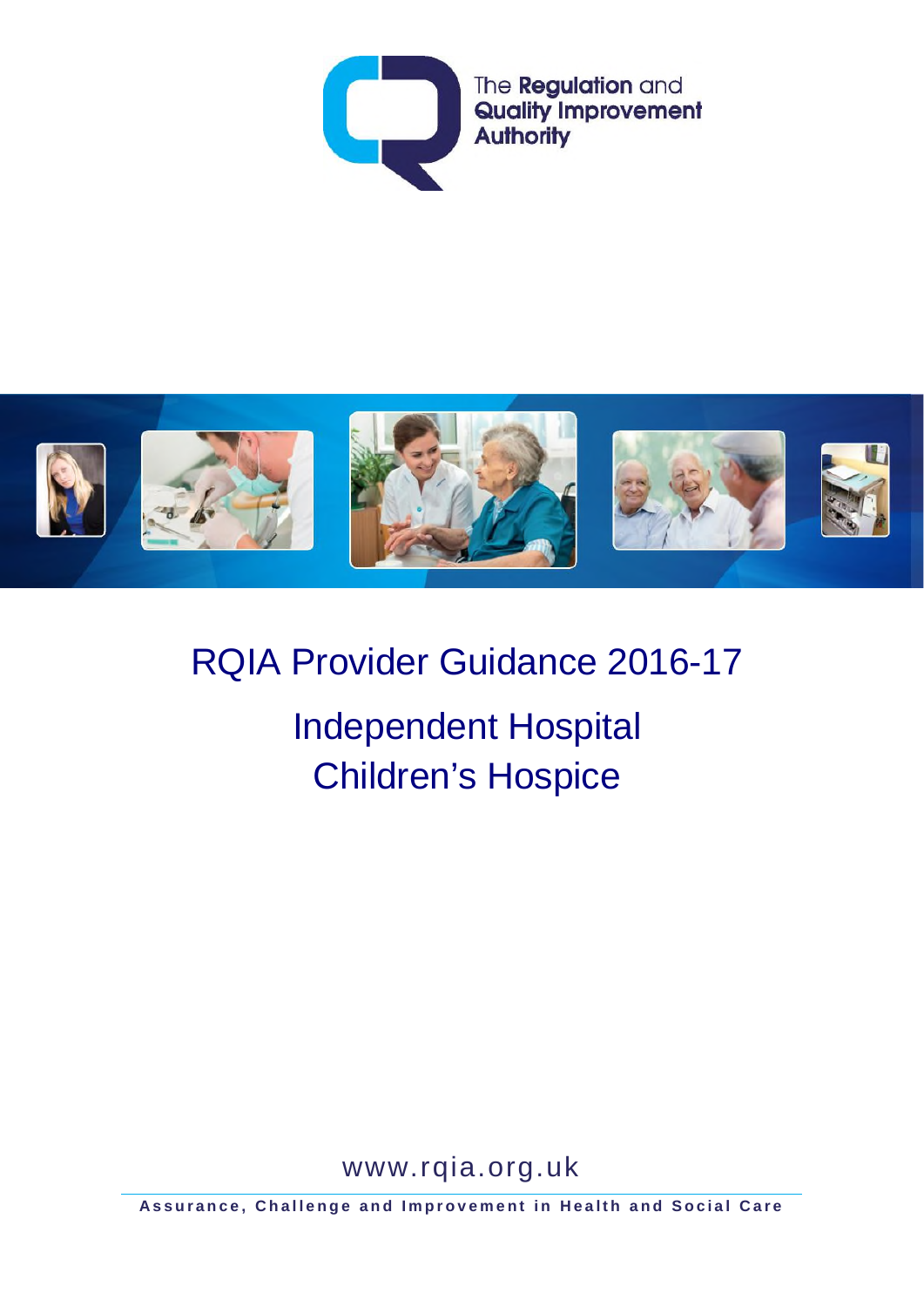# **What we do**

The Regulation and Quality Improvement Authority (RQIA) is the independent body that regulates and inspects the quality and availability of Northern Ireland's health and social care (HSC) services. We were established in 2005 under The Health and Personal Social Services (Quality, Improvement and Regulation) (Northern Ireland) Order 2003 to drive improvements for everyone using health and social care services.

Through our programme of work we provide assurance about the quality of care; challenge poor practice; promote improvement; safeguard the rights of service users; and inform the public through the publication of our reports. RQIA has three main areas of work:

- We register and inspect a wide range of independent and statutory health and social care services.
- We work to assure the quality of services provided by the HSC Board, HSC trusts and agencies through our programme of reviews.
- We undertake a range of responsibilities for people with mental ill health and those with a learning disability.

We inspect and report on the following four domains:

- Is care safe?
- Is care effective?
- Is care compassionate?
- Is the service well led?

RQIA registers and inspects a wide range of health and social care services. These include: nursing, residential care, and children's homes; domiciliary care agencies; day care settings/centres; independent health care; nursing agencies; independent medical agencies; residential family centres; adult placement agencies; voluntary adoption agencies, school boarding departments and young adult supported accommodation (inspected only).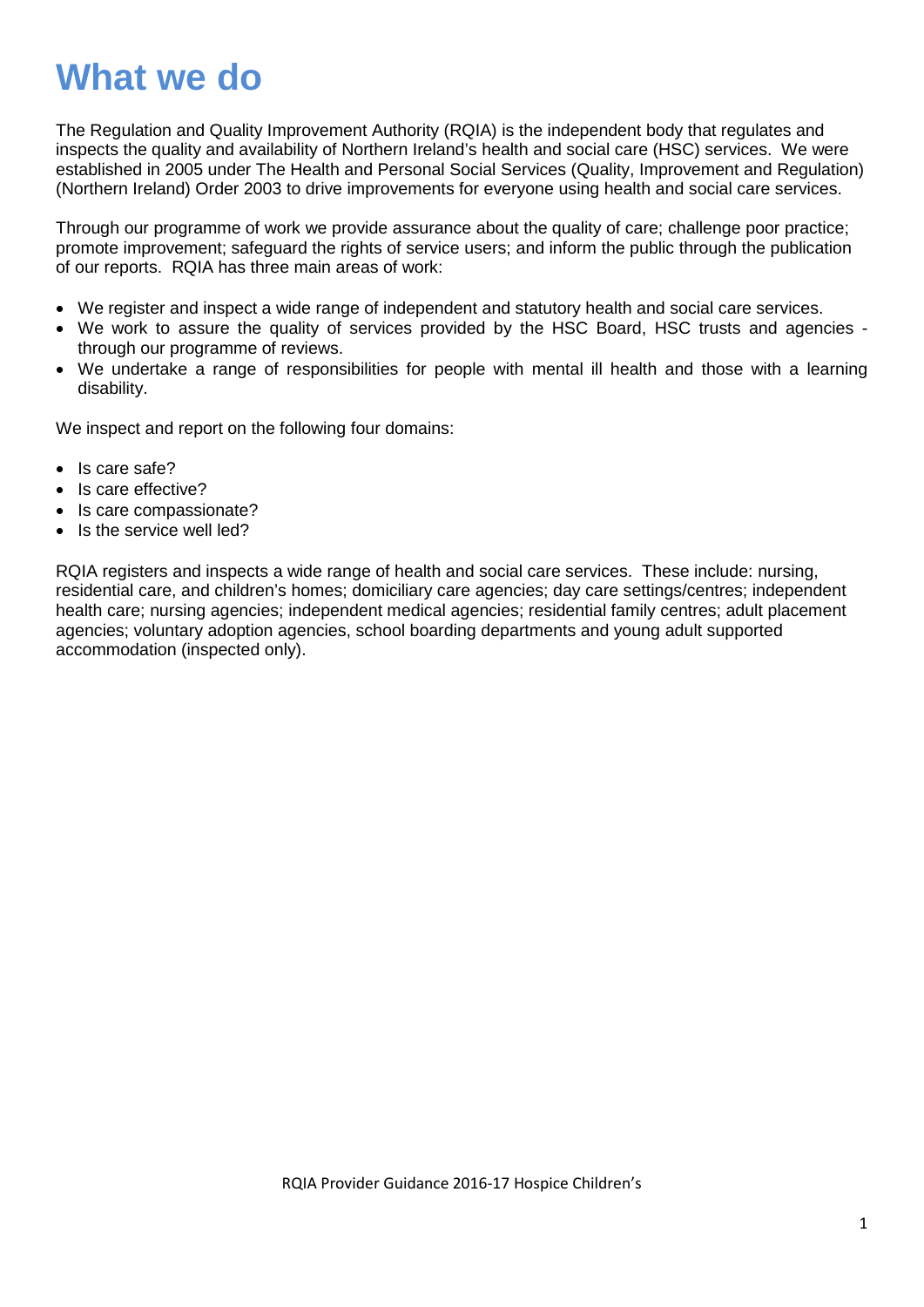## **The four domains**

### Is care safe?

Avoiding and preventing harm to service users from the care. treatment and support that is intended to help them.

### Is the service well led?

Effective leadership, management and governance which creates a culture focused on the needs and the experiences of service users in order to deliver safe. effective and compassionate care.

The right care. at the right time in the right place with the best outcome.

Is care effective?

### **Is Care Compassionate?**

Service users are treated with dignity and respect and should be fully involved in decisions affecting their treatment. care and support.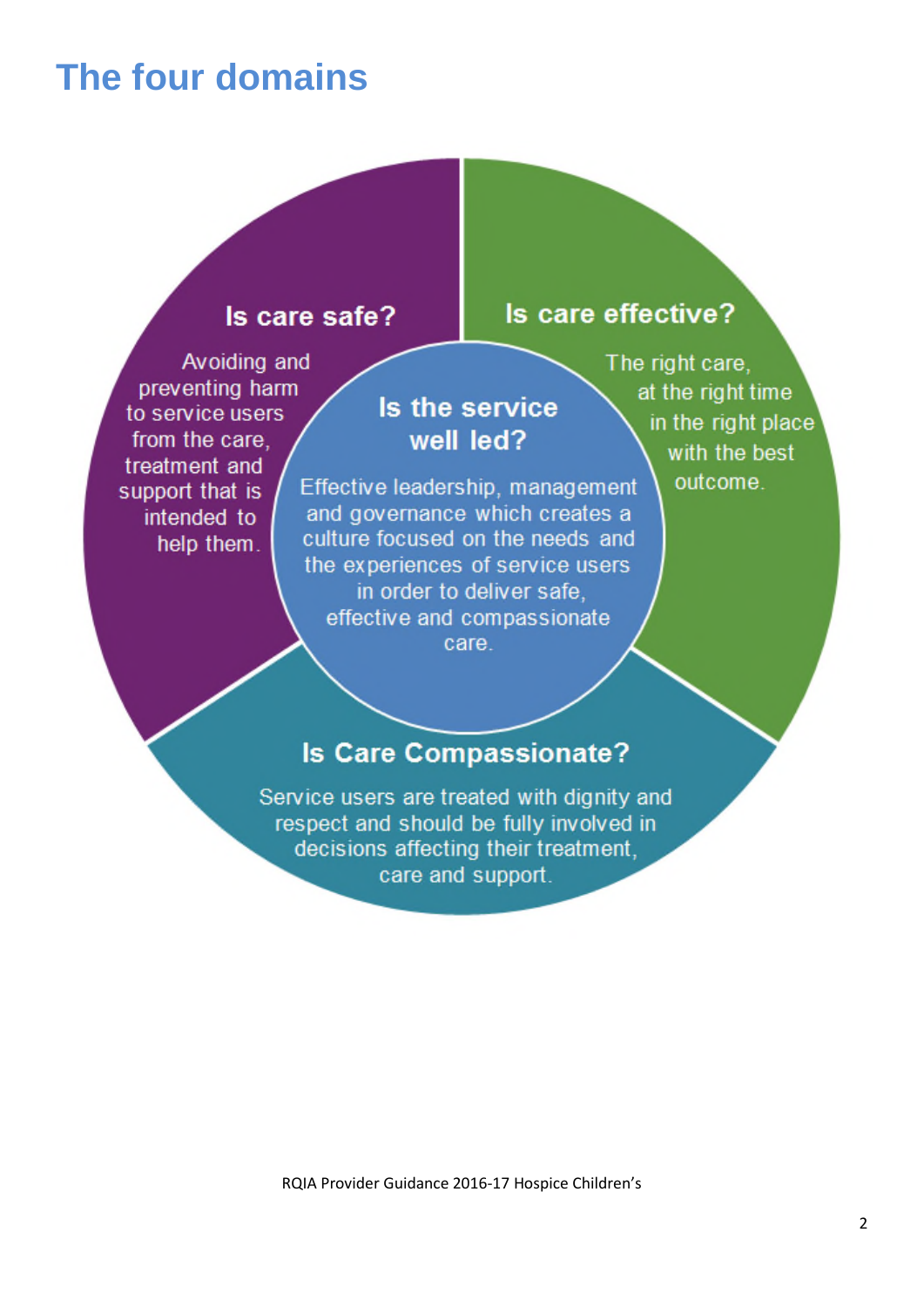# **How we will inspect**

We will inspect every Independent Hospital – Children's Hospices at least annually. Our inspectors are most likely to carry out an announced inspection, however from time to time we may carry out an unannounced inspection.

During our inspections we will inspect and report on the following four domains:

- Is care safe?
- Is care effective?
- Is care compassionate?
- Is the service well led?

When we inspect an Independent Hospital – Children's Hospices, we aim to:

- Seek the views of the people who use the service, or their representatives
- Talk to the management and other staff on the day of the inspection
- Examine a range of records including care records, incidents, complaints and policies
- Provide feedback on the day of the inspection to the manager on the outcome of the inspection; and
- Provide a report of our inspection findings and outline any areas for quality improvement where failings in compliance with regulations and/or standards are identified.

Our inspections are underpinned by:

- The Health and Personal Social Services (Quality, Improvement and Regulation) (Northern Ireland) Order 2003
- The Independent Health Care Regulations (Northern Ireland) 2005
- The Regulation and Improvement Authority (Independent Health Care) (Fees and Frequency of inspections) (Amendment) Regulations (Northern Ireland) 2011
- The Department of Health, Social Services and Public Safety's (DHSPPS) Minimum Care Standards for Healthcare Establishments July 2014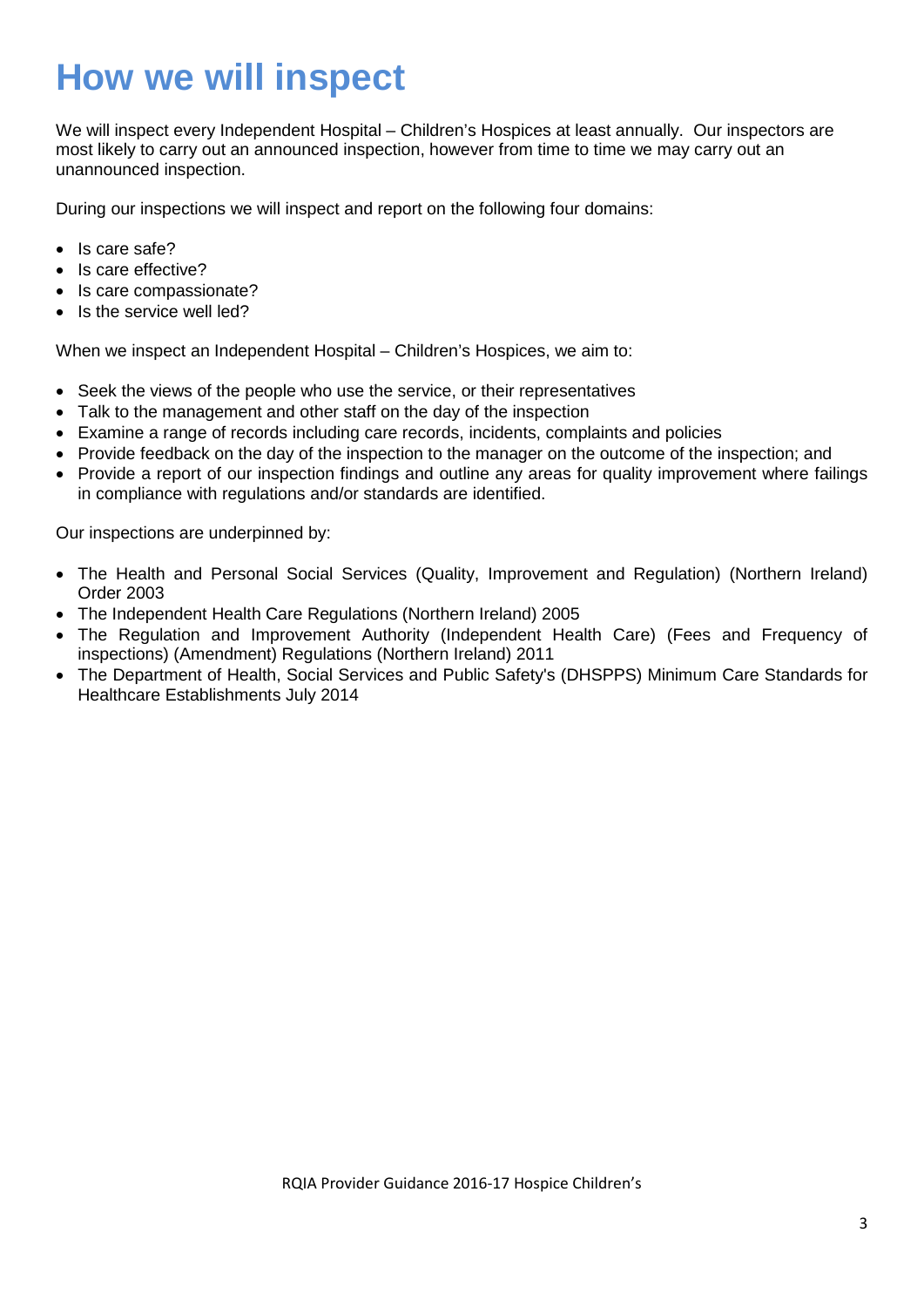# **What we look for when we inspect**

To help us to report on whether the care is safe, effective and compassionate and whether the service is well led, we will look for evidence against the following indicators. The evidence listed for each indicator provides examples of what may be reviewed and should not be considered exhaustive.

## **Is care safe?**

### **Avoiding and preventing harm to service users from the care, treatment and support that is intended to help them.**

### **Indicator S1**

There are, at all times, suitably qualified, competent and experienced persons working in the service in such numbers as are appropriate for the health and welfare of service users.

### **Examples of Evidence**

### **Staffing**

- There are sufficient numbers of staff in various roles to fulfil the needs of the establishment and children and young people
- There is an induction programme in place appropriate to the role
- A system is in place to ensure staff receive supervision and records are retained.
- A system is in place to ensure staff receive annual appraisal and records are retained
- A system is in place to ensure all staff receive appropriate training to fulfil the duties of their role including professional body CPD recommendations and RQIA mandatory training
- There are arrangements for monitoring the professional body registration status of all clinical staff
- The multi-professional team at a children's hospice is led by a registered children's nurse with a further qualification in paediatric palliative care and/or experience in the palliative care of children and young people
- There are arrangements in place to provide cover at all times by appropriately trained and experienced medical and health care practitioners
- The procedure for contacting a doctor is clearly defined and known to staff
- There is a minimum of one children's nurse on duty at all times
- The staffing complement meets the assessed care needs of all children and young people, taking into account the size and layout of the hospice, the statement of purpose and fire safety requirements
- Staff are trained in the calculation and administration of medicines to children, and only these trained staff are allowed to check medicines for children

### **Recruitment and Selection**

- Staff have been recruited in line with Regulation 19 (2) Schedule 2 of The Independent Health Care Regulations (Northern Ireland) 2005
- There is a written policy and procedure for staff recruitment
- Staff personnel files are in keeping with 19 (2) Schedule 2
- Enhanced AccessNI checks are received prior to new staff commencing work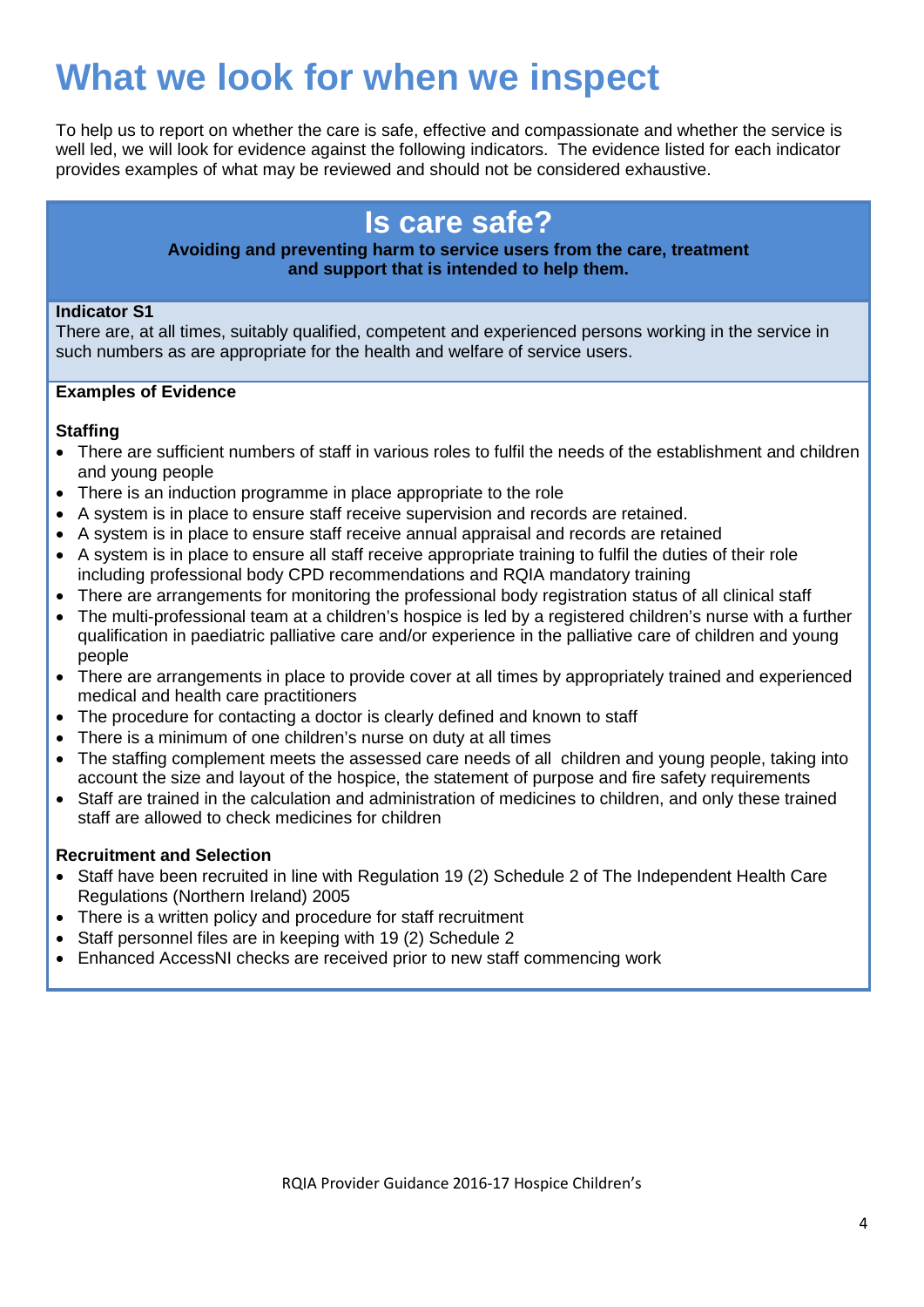### **Indicator S2**

The service promotes and makes proper provision for the welfare, care and protection of service users.

### **Examples of Evidence**

### **Safeguarding**

- Staff are knowledgeable about and have a good understanding of safeguarding
- Policies and procedures are in place (to include; safeguarding champion, definitions of abuse, types and indicators of abuse, onward referral arrangements including contact information and documentation)
- Within three months of commencing employment, staff complete training and can demonstrate knowledge of safeguarding principles
- Safeguarding training or refresher training is provided as per Minimum Standards
- All suspected, alleged or actual incidents of abuse are fully and promptly referred to the appropriate agencies for investigation in accordance with written procedures and records maintained

### **Specialist Palliative Care Team**

- The provision of specialist palliative care is in accordance with current best practice and national guidelines
- The policies and procedures for specialist palliative care services promote safe practice by a multiprofessional team
- The multi-professional team includes staff with specialist palliative care expertise to ensure that the holistic care needs of children and young people and carers are met
- Multi-professional team meetings are held at least weekly to review the arrangements in place for ethical decision making and advocacy services where this is indicated and required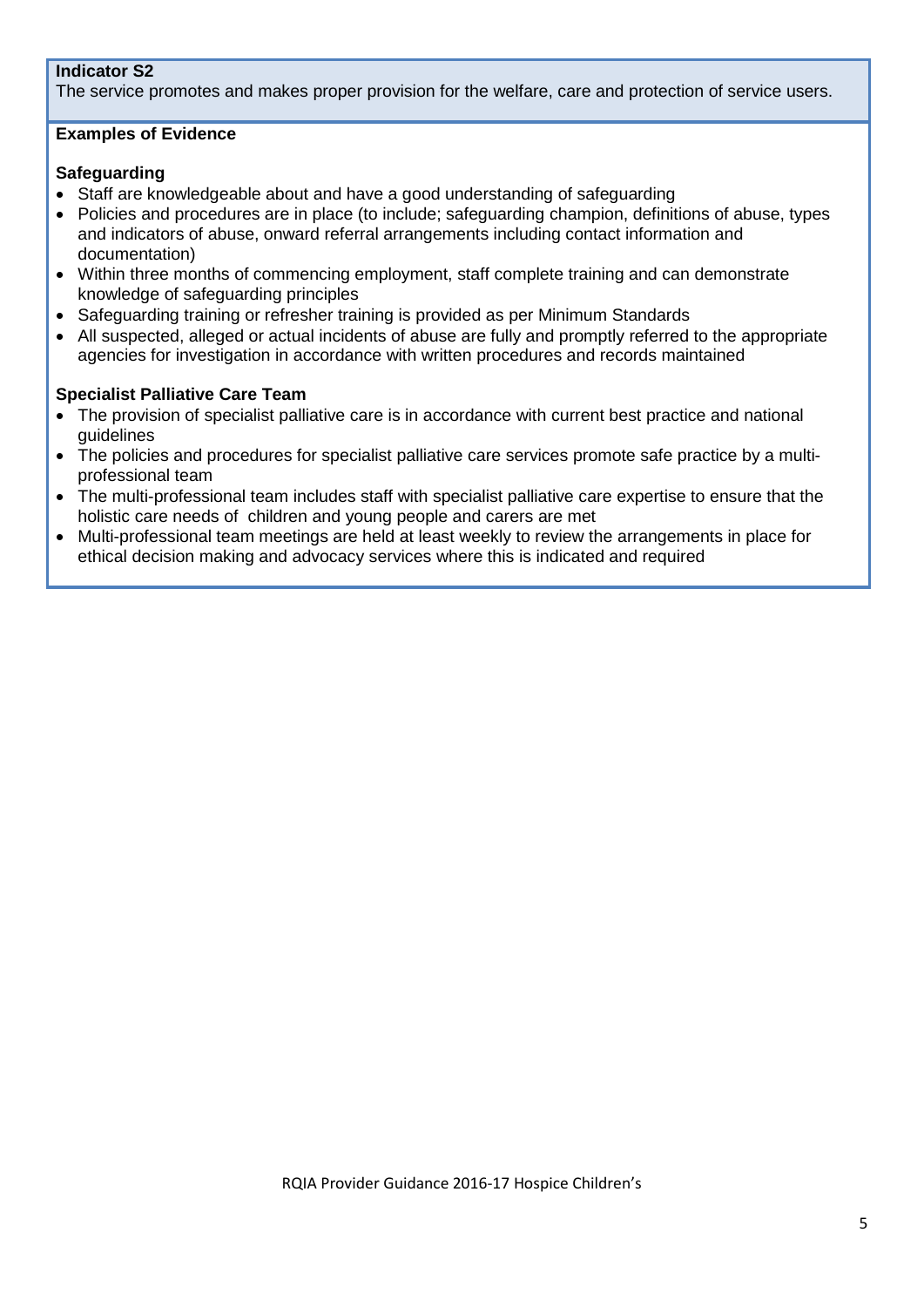### **Indicator S3**

There are systems in place to ensure that unnecessary risks to the health, welfare or safety of service users are identified, managed and where possible eliminated.

### **Examples of Evidence**

### **Resuscitation**

- Medicines required for resuscitation or other medical emergency are clearly defined and are requiarly monitored. These medicines are readily accessible in suitable packaging and available for use at all times. Accessible records are maintained relating to the regular monitoring of medicines required for resuscitation or other medical emergencies
- Equipment for resuscitating children and young people is in line with the Resuscitation Council (UK)
- Resuscitation equipment is checked and restocked to ensure all equipment remains in working order and suitable for use at all times. Checks are carried out daily by a designated person and recorded
- Policy and procedural guidance, in relation to the management of resuscitation and medical emergencies, are in place
- Management of paediatric resuscitation and medical emergencies is included in staff induction and update training is provided annually
- Staff have knowledge and understanding of managing resuscitation and medical emergencies
- All 'do not resuscitate decisions' are documented by the most senior health care professional caring for the child and young person, with the reason and date for review in the child or young person's clinical record. This information is provided to other relevant health professionals and is reviewed and documented by the planned review date or when there are any significant changes in the child or young person's condition

### **Infection Prevention Control and Decontamination Procedures**

- The environment is clean and clutter free
- Infection prevention and control (IPC) and decontamination policies and procedures are in place in keeping with regional best practice guidance
- Records of training, which meet professional body CPD and RQIA mandatory training recommendations, are retained
- Staff have knowledge and understanding of IPC procedures in line with best practice
- Staff have knowledge and understanding of the decontamination process
- There are written guidelines for staff on making referrals for advice and support to infection control nurses, microbiology services and public health medical staff who have expertise in infection prevention and control
- The risk of cross infection to children and young people, staff and visitors is minimised by single use equipment or decontamination of reusable medical devises and equipment in line with manufacturer's instructions and current best practice
- There is information available for infection prevention and control for children and young people, representatives and staff
- There is an annual infection control programme of audits in place
- There are clear lines of accountability in relation to IPC and staff are aware of their roles and responsibilities
- Exploration of any issues identified during the inspection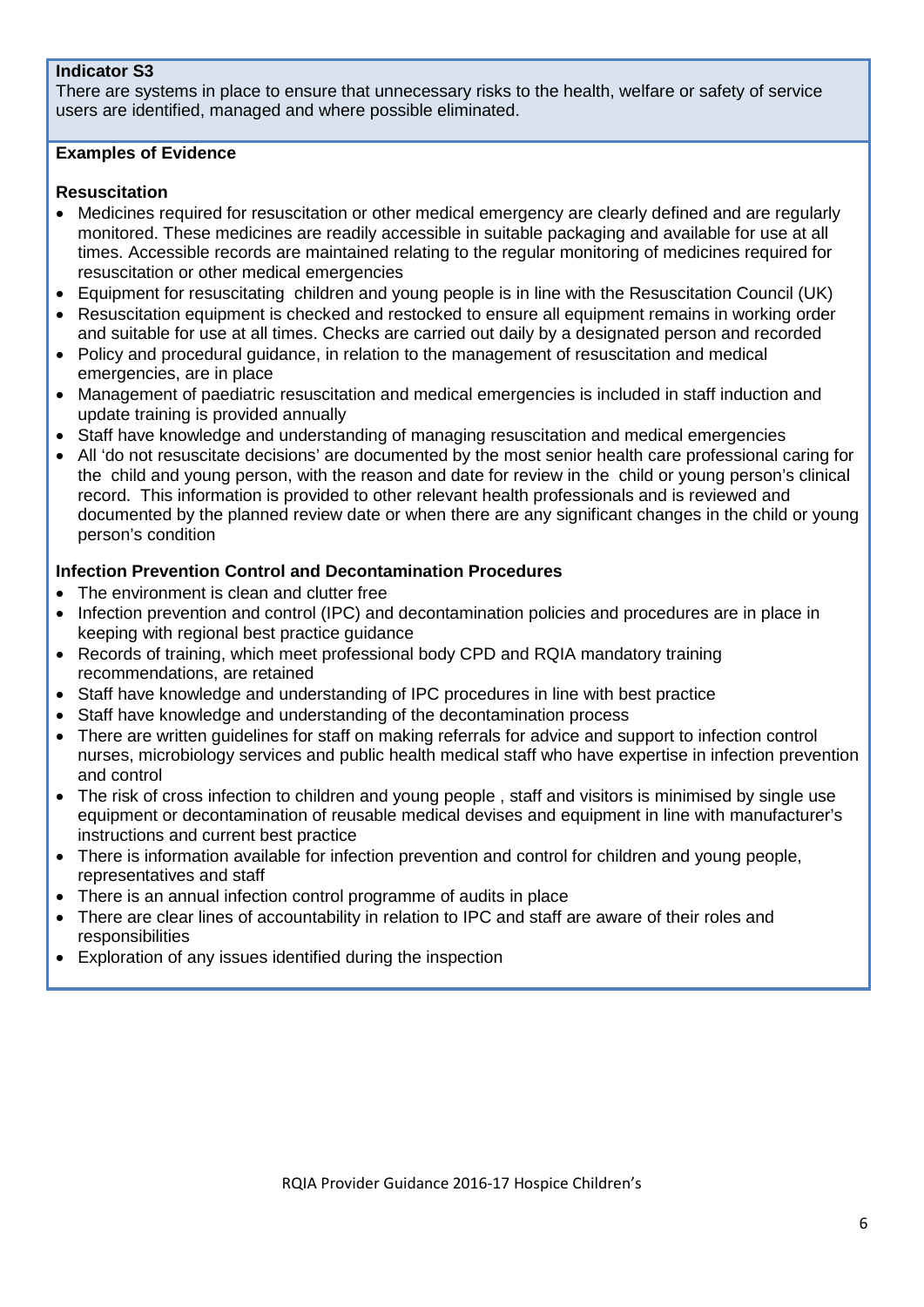### **Indicator S4**

The premises and grounds are safe, well maintained and suitable for their stated purpose.

### **Examples of Evidence**

### **Hospice Environment for Care of Children and Young People**

- The hospice is clean, clutter free, warm and pleasant
- There are no obvious hazards to the health and safety of children and young people and staff
- There are arrangements in place in relation to maintaining the environment (e.g. servicing of lift/gas/boiler/fire detection systems/fire-fighting equipment, fixed electrical wiring installation, legionella risk assessment)
- The hospice is furnished and equipped to meet the needs of children and young people, with particular efforts made to minimise the clinical and institutional environment and to promote a homely and welcoming setting
- Accommodation is provided for the child or young person's family, including siblings, and unrestricted parental involvement in the child or young person's care is promoted
- The use of cameras, mobile phones and the internet is controlled to ensure the safety and well-being of children and young people. Where children and young people have access to the internet in the establishment, they are supported and educated with regards to online safety
- Provision is made to meet the needs of children and young people with disabilities, including access to indoor and outdoor facilities
- Planning of the environment for children and young people includes preventing access by a child or young person to hot surfaces, hot water, storage of cleaning materials, and access to power points
- Security measures are operated that restrict unauthorised access to the hospice to protect children and young people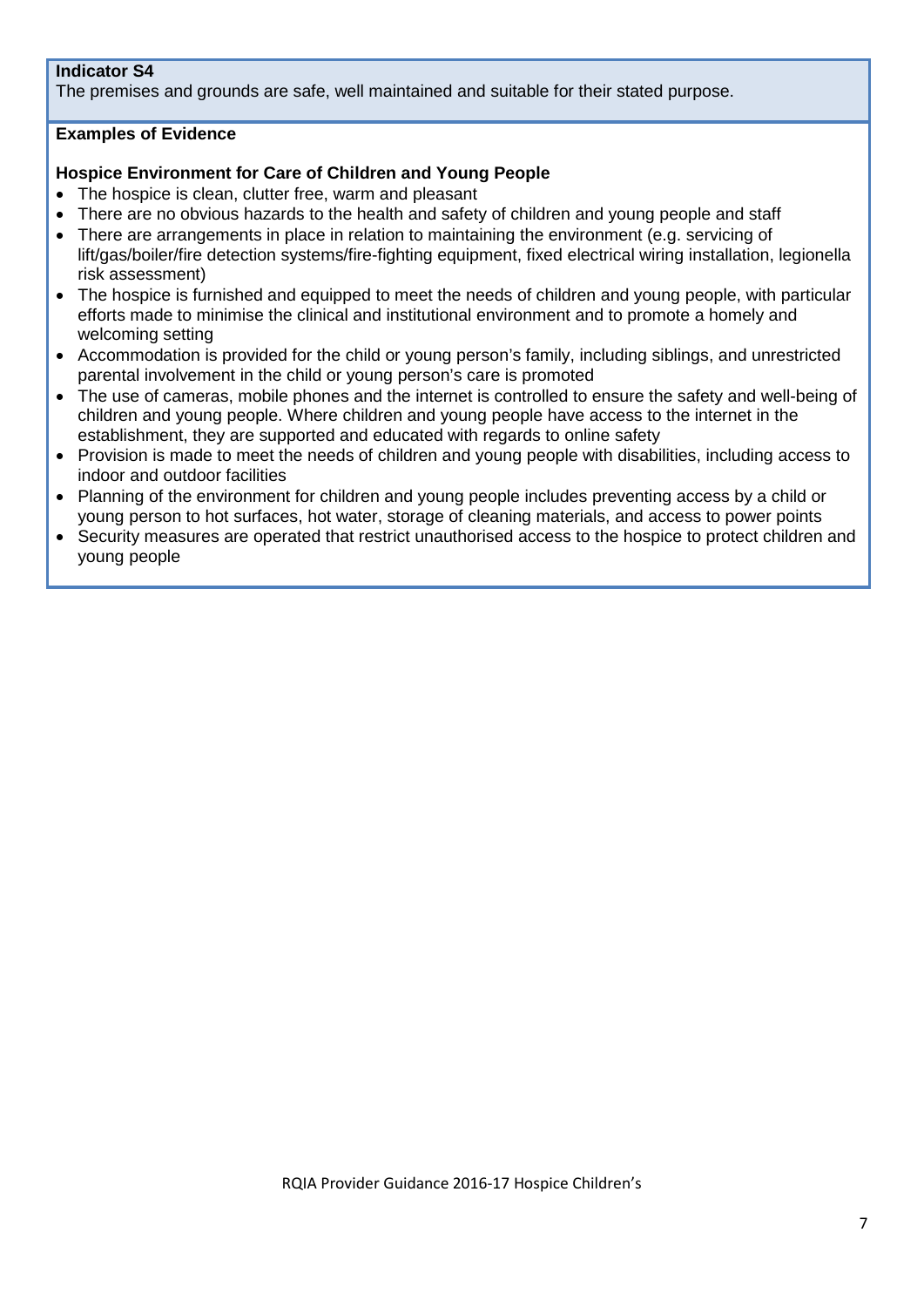## **Is care effective?**

### **The right care, at the right time in the right place with the best outcome.**

### **Indicator E1**

The service responds appropriately to and meets the assessed needs of the people who use the service.

### **Examples of Evidence**

### **Clinical Records**

- Arrangements are in place for maintaining and updating clinical records
- Record keeping is in accordance with legislation, standards and best practice guidance
- A policy and procedure is available which includes the creation, storage, recording, retention and disposal of records and data protection
- Records are securely stored electronic/hard copy
- The hospice is registered with the Information Commissioners Office (ICO)

### **Care Pathway**

- The referral procedure includes information about the treatment and care provided by the hospice and how to access this
- Children, young people and their families receive an explanation of the assessments that will be carried out by different members of the care team
- A holistic assessment of the child or young person's care needs using validated tools is carried out in accordance with procedures and within agreed timescales. The results of the assessments are used to draw up an individualised patient-centred care plan ensuring that attention has been paid to key elements of end of life care including communication, review of interventions, symptom control, hydration and nutrition
- Options for treatment and care are clearly explained to the child/young person/family giving sufficient information, time and support to enable them to make decisions and to give consent
- The care plan and ongoing care needs are agreed with the child/young person/family and communicated to the multidisciplinary care team
- The care plan is reviewed with the child/young person/family in keeping with their changing needs
- Care and treatment is provided in accordance with the child or young person's established routine especially in relation to feeding and sleeping
- Children and young people are aware of their rights in relation to their behaviours and the range of methods and controls that may be used by staff to influence them
- Symptom control is used to promote comfort and enhance quality of life for the child or young person
- Symptom control is evaluated at least daily by a designated member of the multi-professional team and involves the family, and where necessary other services and agencies contributing to the care of the child or young person and their family
- The symptom control and evaluation takes account of the particular vulnerabilities of children and young people with sensory impairment and those who are unable to communicate
- Children and young people have their play and educational rights and needs assessed
- Arrangements are made to ensure that:
- Qualified play staff are employed
- Indoor and outdoor play areas are accessible to all (including children and young with physical, sensory or learning disabilities and mental health needs)
- There is a wide variety of play equipment to meet the needs of infants, children and young people of different ages, developmental stages, and differing intellectual abilities, and to help them express their feelings and prepare for experiences ahead
- Meals are a family occasion, centred on a communal dining area with a varied menu. Choice of where to take meals is also available
- A children's menu is available which complies with current nutritional guidance and can be adapted for children and young people of different age groups in terms of size, content and timing of meals

RQIA Provider Guidance 2016-17 Hospice Children's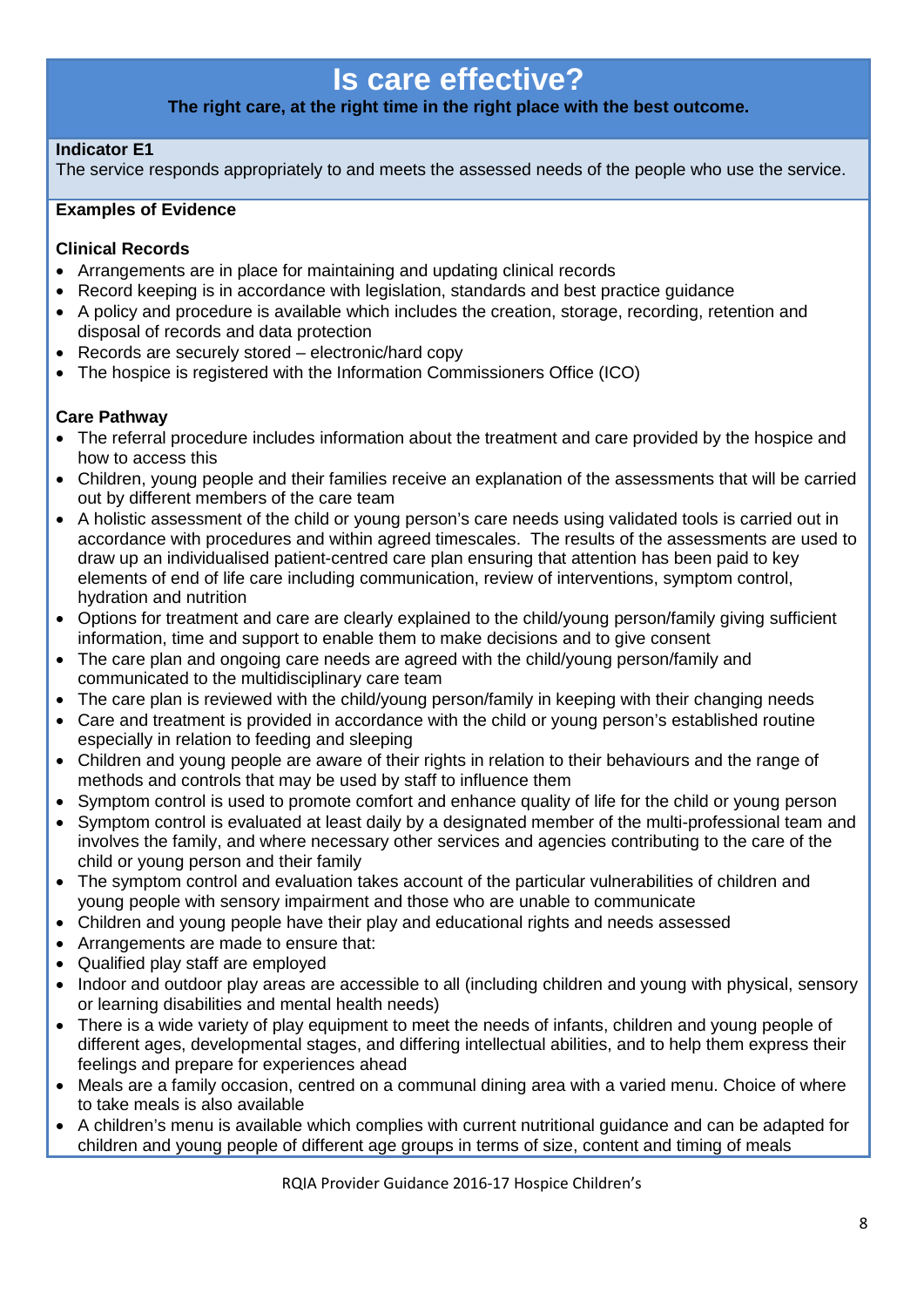- The children's menu should cater for the tastes and preferences of children and young people and include therapeutic diets
- Cutlery and utensils are available which suit the needs of children and young people of different ages and abilities
- There is access to teaching staff, educational facilities, and equipment for children and young people when required. These are provided according to the individual needs of the children and young people
- Children and young people should not be cared for in an establishment unsuitable for their age. Ideally they should be cared for alongside children and young people in similar peer groups

### **Discharge Planning**

- Discharge planning is agreed with the patient and carer in accordance with the discharge procedures
- The discharge plan is co-ordinated with the services involved in the child or young person's ongoing care and treatment

### **Indicator E2**

There are arrangements in place to monitor, audit and review the effectiveness and quality of care delivered to service users at appropriate intervals.

### **Examples of Evidence**

• A range of audits, including clinical audits, are undertaken routinely and any actions identified for improvement are implemented into practice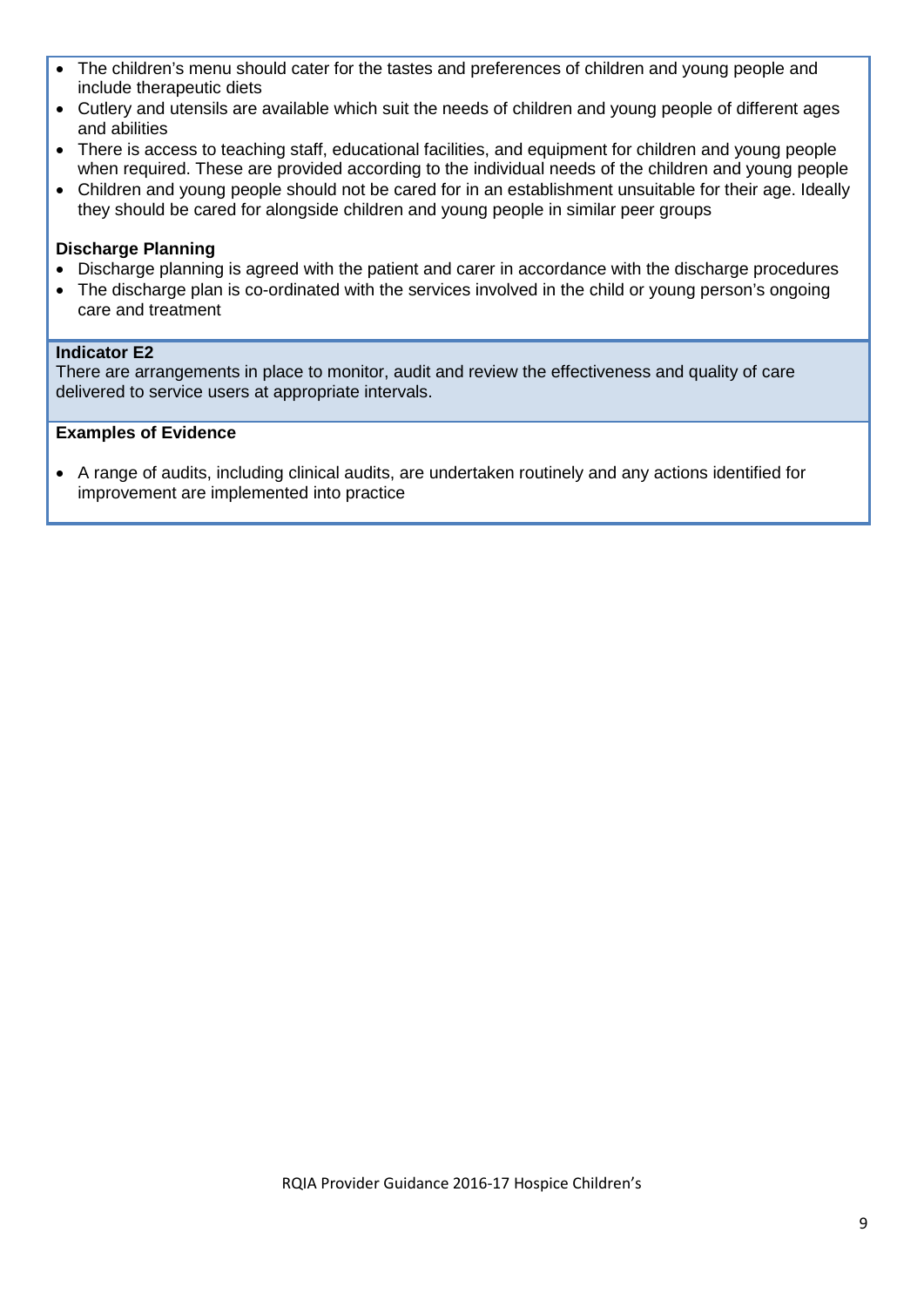### **Indicator E3**

There are robust systems in place to promote effective communication between service users, staff and other key stakeholders.

### **Examples of Evidence**

- A system is in place for breaking bad news to the child or young person and family
- There is an open and transparent culture that facilitates the sharing of information
- The child or young person and family are aware of who to contact if they want advice or have any issues/concerns
- Staff meetings are held on a regular basis and minutes are retained
- Staff can communicate effectively
- Learning from complaints/incidents/near misses is effectively disseminated to staff
- The child or young person and their families receive all the necessary verbal and written information about the specialist palliative care services provided by the hospice. This is accessed in an alternative language or suitable format when required
- There is a member of the multi-professional team identified as the principle contact for each child or young person
- The care plan is reviewed with the child or young person/family in keeping with their changing needs
- The multi-professional team, with the child or young person/parents consent, provides information and support to carers and family members
- Information about carer services and how they may be accessed is easily accessible in a variety of formats and places
- The child or young person and their parents are kept informed about any changes or deterioration in the child or young person's condition
- In partnership with parents, information is provided to the child or young person and their siblings about treatment and care. Such information is appropriate to their age, understanding and the specific circumstances
- There is written information for child or young person that provides a clear explanation of any treatment provided and includes effects, side-effects, risks, complications and expected outcomes
- Information is written which is jargon free, accurate, accessible, up-to-date and includes the
- Treatment and care services are planned and developed with meaningful patient involvement; facilitated and supported as appropriate; and provided in a flexible manner to meet individual and changing requirements
- There are meaningful detailed handover reports

### **Discharge Planning**

- The planned programme for discharge from the hospice provides the child or young person and carers with clear, accessible written information on:
	- The discharge arrangements
	- Future management of care
	- Liaison with community services
	- Advice and support available
- Written information on the child or young person's treatment and care is provided to the child or young person's general practitioner, other professionals and services involved in the child or young person's ongoing treatment and care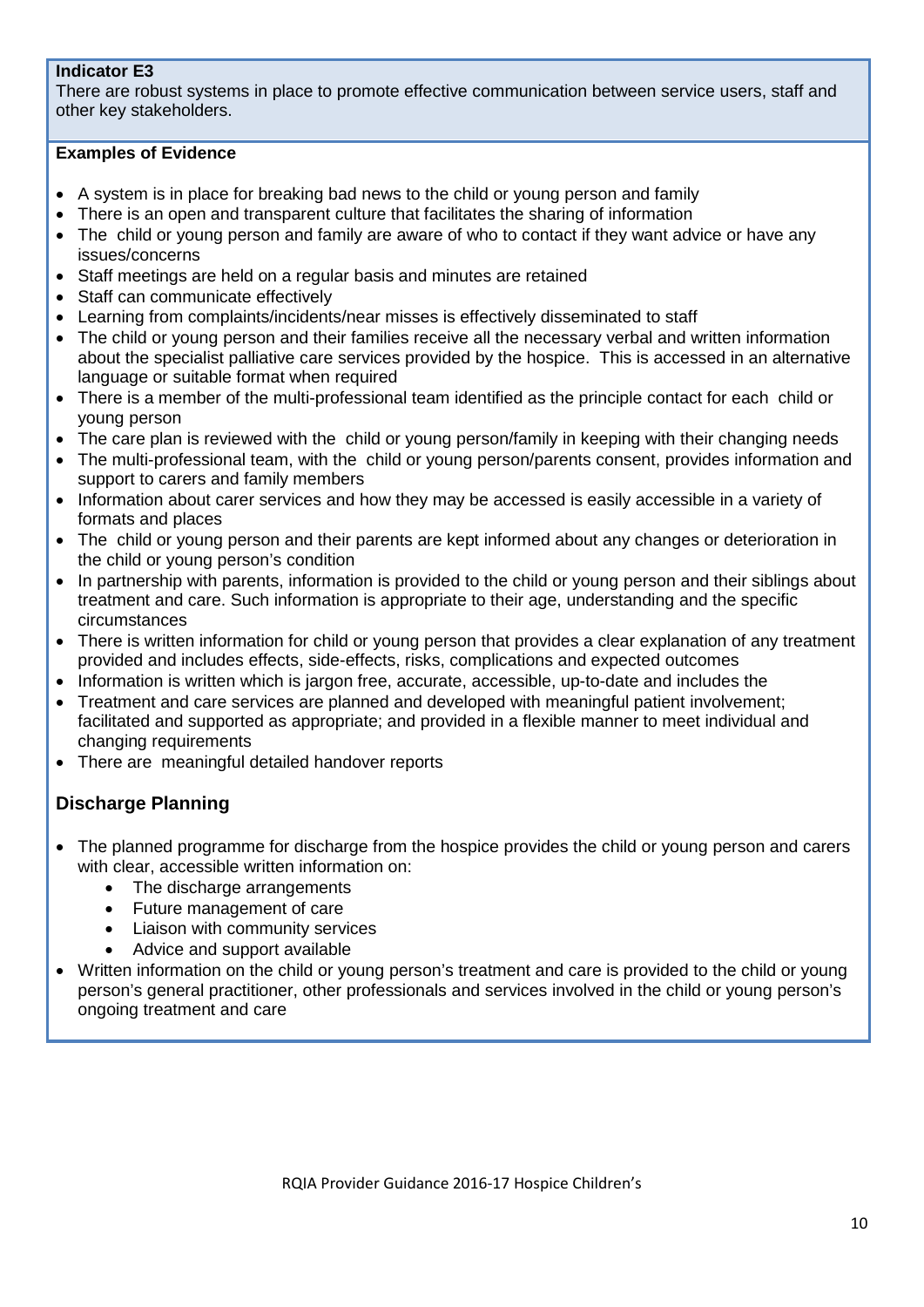## **Is care compassionate?**

### **Service users are treated with dignity and respect and should be fully involved in decisions affecting their treatment, care and support.**

### **Indicator C1**

There is a culture/ethos that supports the values of dignity and respect, independence, rights, equality and diversity, choice and consent of service users.

### **Examples of Evidence**

- Staff can demonstrate how confidentiality is maintained
- Staff can demonstrate how consent is obtained
- Discussion with staff and observation of interactions demonstrate that the child or young person is treated with dignity and respect
- There is a suitable location for private consultation
- There is a policy and procedure on confidentiality

### **Indicator C2**

Service users are listened to, valued and communicated with, in an appropriate manner.

### **Examples of Evidence**

### **Patient/Family Involvement**

- There are arrangements in place for involving the child or young person and or their family /representatives to make informed decisions
- There are arrangements for providing information in alternative formats/interpreter services, if applicable
- Hospice care services are planned and developed with meaningful child or young person, family and carers involvement

### **Bereavement Care Services**

- Staff communicate regularly and work in close co-operation with the primary health care team or voluntary health care workers involved in the care of the child or young person and their family
- There are written referral and assessment procedures for accessing bereavement services
- The child or young person's family and significant others are provided with written information about the range of bereavement services available and how to access these
- The hospice offers bereavement care services and support to the child or young person's family and significant others in accordance with the Statement of Purpose
- Bereavement care is offered in accordance with the wishes of the family, which includes pre- and post bereavement support for siblings
- Support is available from staff trained in the provision of bereavement support
- The family is offered accommodation at the hospice during this period and a designated team member is available to give emotional support and information about, or practical help with, organising the funeral and any other aspects relating to the death
- Facilities are provided in a separate room where the child or young person's body can remain until the time of the funeral in accordance with the parents' wishes
- The body of a deceased child or young person is handled with care and respect and takes account of religious and cultural requirements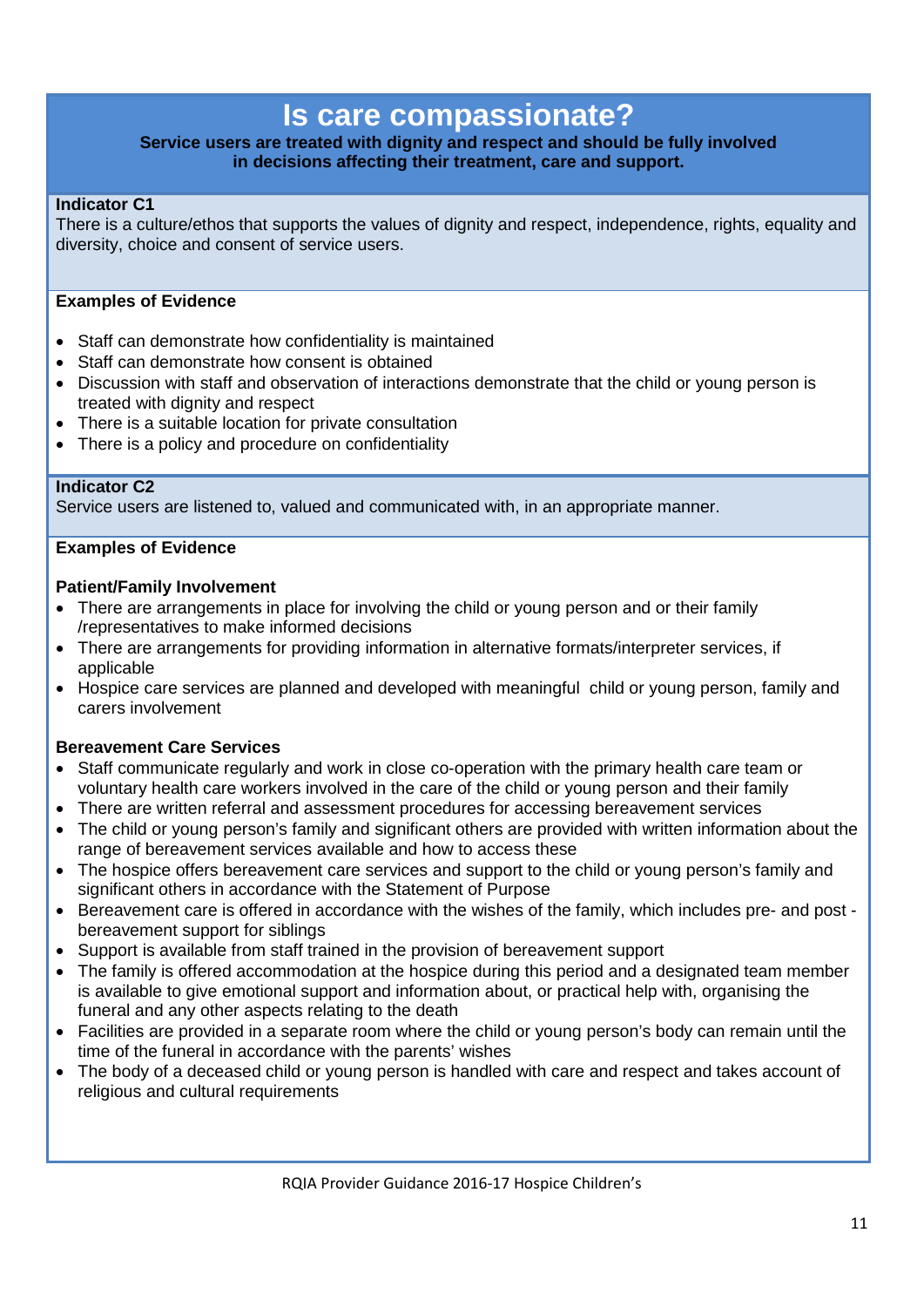### **Breaking Bad News**

- The child or young person and relatives have bad news delivered by professionals who are well informed and in a manner that is sensitive and understanding of their needs
- The child or young person's consent is obtained before information regarding their bad news is shared with others
- The procedure for delivering bad news to the child or young person , their families and other significant people is developed in accordance with guidance such as Breaking Bad News regional guidelines
- The outcome of breaking bad news to the child or young person, the options discussed, and future treatment plans are recorded and with the child or young person's/and or carer's consent is shared with their general practitioners and relevant health professionals

### **Indicator C3**

There are systems in place to ensure that the views and opinions of service users, and or their representatives, are sought and taken into account in all matters affecting them.

### **Examples of Evidence**

- The child or young person consultation (child or young person satisfaction survey) about the standard and quality of care and environment is carried out at least on an annual basis
- The results of the consultation are collated to provide a summary report
- The summary report is made available to the child or young person
- An action plan is developed to inform and improve services provided, if appropriate
- RQIA staff/child or young person questionnaire responses support the outcome that compassionate care is in place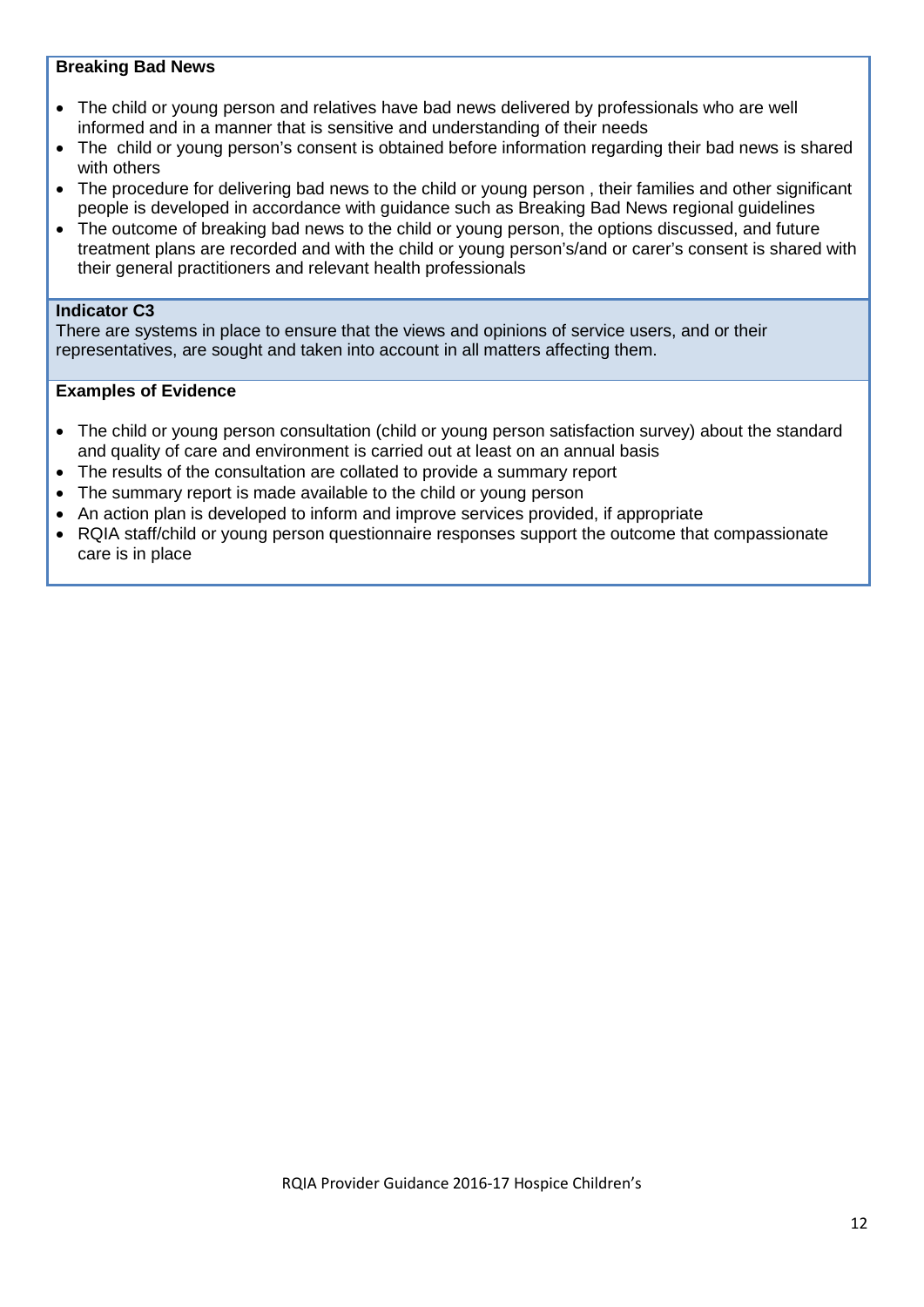## **Is the service well led?**

**Effective leadership, management and governance which creates a culture focused on the needs and the experiences of service users in order to deliver safe, effective and compassionate care.**

### **Indicator L1**

There are management and governance systems in place to meet the needs of service users.

### **Examples of Evidence**

### **Governance Arrangements**

- The registered provider monitors the quality of services and undertakes a visit to the premises at least six monthly and produces a report of their findings (where appropriate)
- There are arrangements in place for policies and procedures to be reviewed at least every three years
- Policies are centrally indexed and retained in a manner which is easily accessible by staff
- Arrangements are in place to review risk assessments (e.g. legionella, fire)

### **Complaints**

- The hospice has a complaints policy and procedure in accordance with the relevant legislation and DHSSPS guidance on complaints handling
- There are clear arrangements for the management of complaints from the child or young person
- Records are kept of all complaints and these include details of all communications with complainants, the result of any investigation, the outcome and the action taken
- Information from complaints is used to improve the quality of services
- Staff know how to receive and deal with complaints
- Arrangements are in place to audit complaints to identify trends and enhance service provision

### **Incidents**

- The hospice has an incident policy and procedure in place which includes reporting arrangements to RQIA
- Incidents are effectively documented and investigated in line with legislation
- All relevant incidents are reported to RQIA and other relevant organisations in accordance with legislation and procedures

### **Audits**

- There are procedures to facilitate audit, including clinical audit
- Results of audits are analysed and actions identified for improvement are imbedded into practice

### **Indicator L2**

There are management and governance systems in place that drive quality improvement.

### **Examples of Evidence**

### **Quality Improvement**

• There is evidence of a systematic approach to the review of available data and information, in order to make changes that improve quality, and add benefit to the organisation and patients

### **Quality Assurance**

- Arrangements are in place for managing relevant alerts
- Arrangements are in place for staff supervision and appraisal
- There is collaborative working with external stakeholders
- Audits of incidents are undertaken and learning outcomes are identified and disseminated throughout the organisation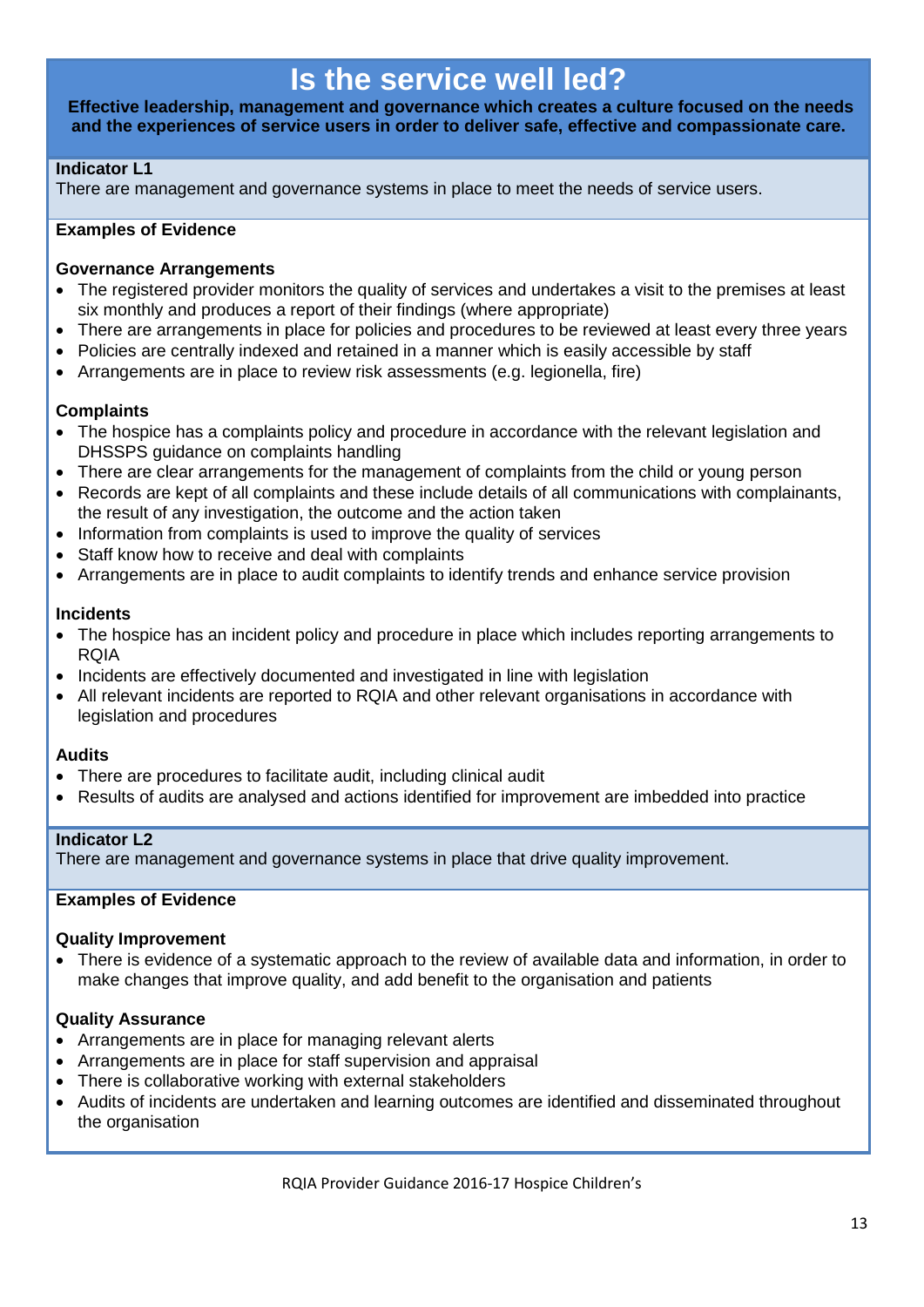### **Indicator L3**

There is a clear organisational structure and all staff are aware of their roles, responsibility and accountability within the overall structure.

### **Examples of Evidence**

- There is a defined organisational and management structure that identifies the lines of accountability, specific roles and details responsibilities of all areas of the hospice
- Staff are aware of their roles and responsibilities and actions to be taken should they have a concern
- The registered person/s have understanding of their role and responsibilities as outlined in legislation
- The child or young person /carers are aware of the roles of staff and who to speak with if they need advice or have issues/concerns
- The registered provider is kept informed regarding the day to day running of the practice

### **Practising Privileges**

- There is a written procedure that defines the process for application, granting, maintenance and withdrawal of practising privileges
- There is a written agreement between the medical practitioner and the hospice that sets out the terms and conditions of granting practising privileges. Practicing privileges agreements are reviewed at least every two years

### **Indicator L4**

The registered person/s operates the service in accordance with the regulatory framework.

### **Examples of Evidence**

- The Statement of Purpose and Patient Guide are kept under review, revised when necessary and updated
- Insurance arrangements are in place public and employers liability
- Registered person/s respond to regulatory matters (e.g. notifications, reports/QIPs, enforcement)
- RQIA certificate of registration is on display and reflective of service provision
- The hospice is registered with RQIA and has the correct categories of registration in line with services provided and the legislation

#### **Indicator L5**

There are effective working relationships with internal and external stakeholders.

### **Examples of Evidence**

- There is a whistleblowing policy and procedure and staff are aware of this
- Arrangements are in place for staff to access their line manager
- There are arrangements in place to support staff (e.g. staff meetings, appraisal and supervision)
- Discussion with staff confirmed that there are good working relationships and that management are responsive to suggestions/concerns
- There are arrangements in place to effectively address staff suggestions/concerns
- The registered provider/manager has arrangements in place for dealing with professional alert letters, managing identified lack of competency and poor performance for all staff including those with practicing privileges, and reporting incompetence in line with guidelines issued by DHSSPS and professional regulatory bodies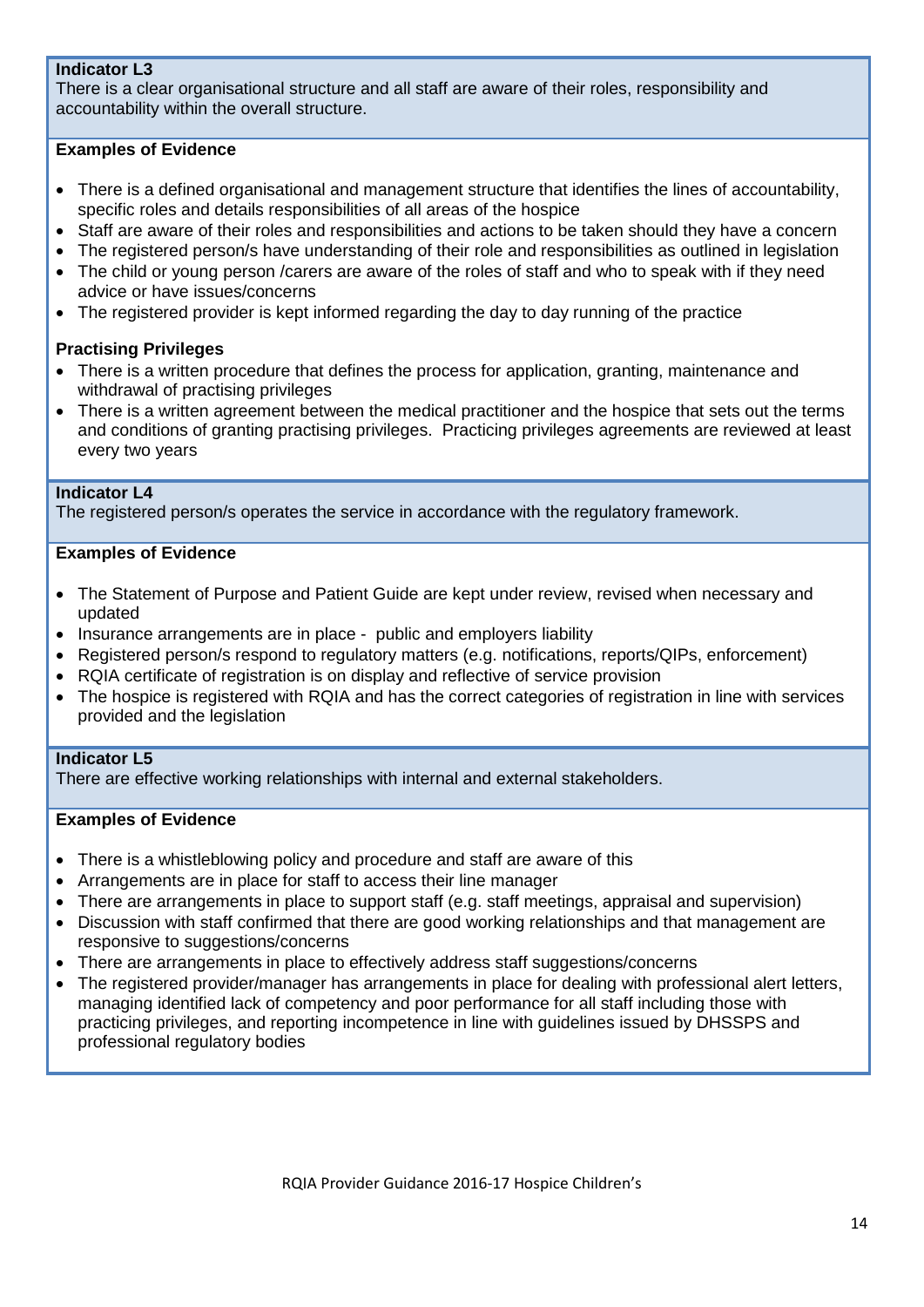# **Inspection reports**

Our inspection reports will reflect the findings from the inspection. Where it is appropriate, a Quality Improvement Plan (QIP) will detail those areas requiring improvement to ensure the service is compliant with the relevant regulations and standards. Where either no requirements or recommendations result from the inspection this will be reflected in the report.

It should be noted that inspection reports should not be regarded as a comprehensive review of all strengths and areas for improvement that exist in a service. The findings reported on are those which came to the attention of RQIA during the course of the inspection. The findings contained within inspection reports do not exempt the service provider from their responsibility for maintaining compliance with legislation, standards and best practice.